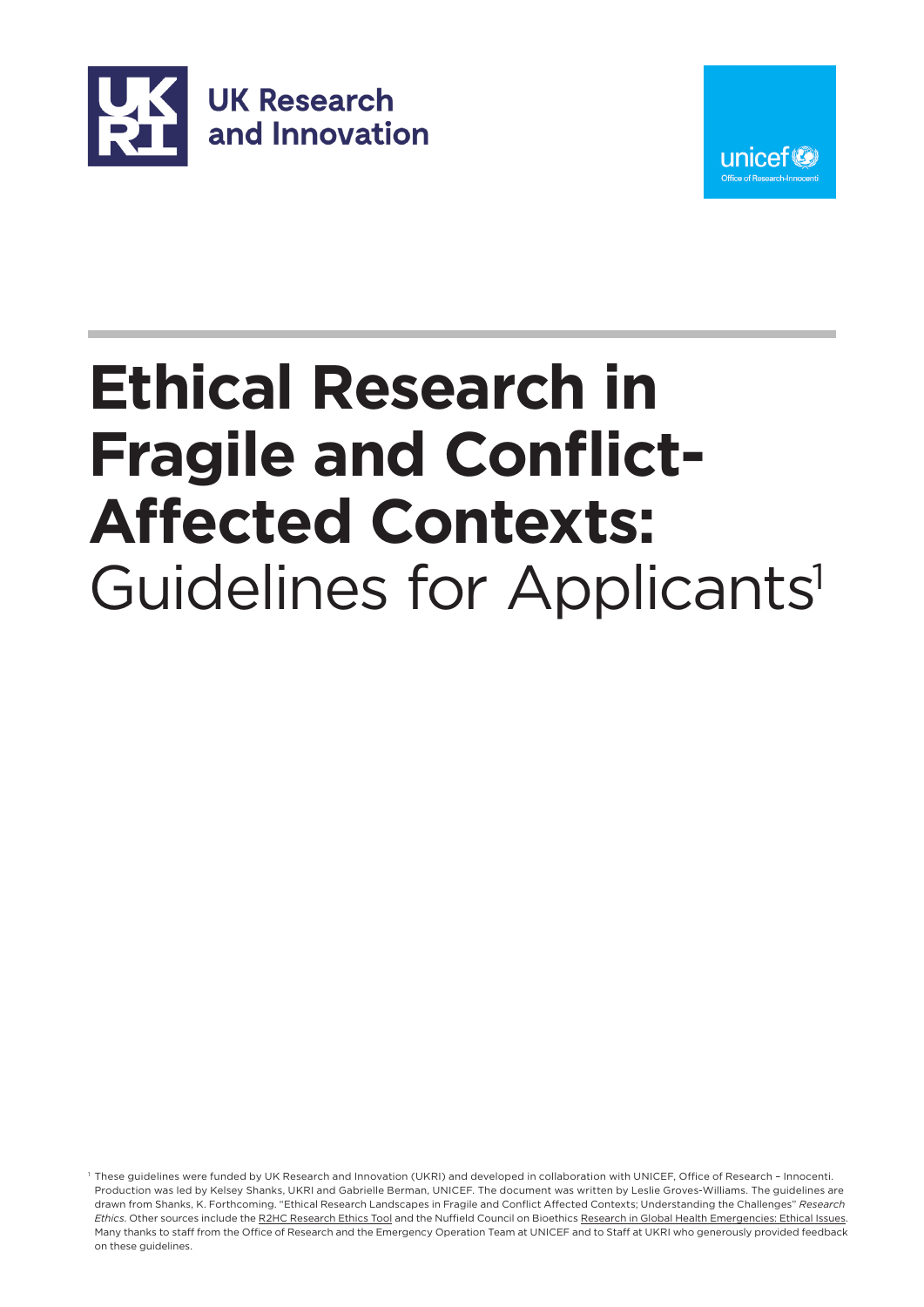## **Rationale and Audience**

Ethical considerations arise in all research.2 They are, however, **amplified in fragile and conflict-affected contexts**. The **power imbalances** between local and international researchers are increased and the **risk of harm is augmented**. The research takes place in a context where appropriate safeguards **are often reduced** and the **probabilities of unethical research are magnified**. Existing explorations of ethics and ethical review processes often focus primarily on the front end of the research cycle. Yet, we know that harm can occur at any stage in the research process. **Ethical research in fragile and conflict-affected contexts therefore requires that researchers and funders reflect even more critically and systematically on every step of the research process** – from defining the research agenda and selecting researchers through to data collection, analysis and dissemination and communication of findings.3

These UKRI and UNICEF **applicant guidelines provide a unique tool for applicants to assure themselves that their research projects will give systematic and on-going consideration to the ethics of research** in fragile and conflict-affected contexts. The tool provides seven criteria for consideration and a checklist for applicants to use systematically as they write their bid or proposal.

The **audience for these guidelines are all those involved in planning research** in fragile and conflict-affected contexts. The equivalent guidelines will be used by review bodies to assure themselves that they are conforming to ethical standards.<sup>4</sup>

<sup>2</sup> These guidelines apply specifically to research. They are not designed for monitoring and evaluation, although there will be some overlap. They complement existing organisational guidelines for general ethical review.

<sup>3</sup> See the accompanying paper: Groves-Williams, L, Shanks, K and Berman G. 2021 "Defining the Agenda: Key Lessons for Funders and Commissioners of Ethical Research in Fragile and Conflict-Affected Contexts". UNICEF and UKRI

<sup>4</sup> See Groves-Williams, L, Shanks, K and Berman G. 2021 "Ethical Research in Fragile and Conflict-Affected Contexts: Guidelines for Reviewers" UNICEF and UKRI.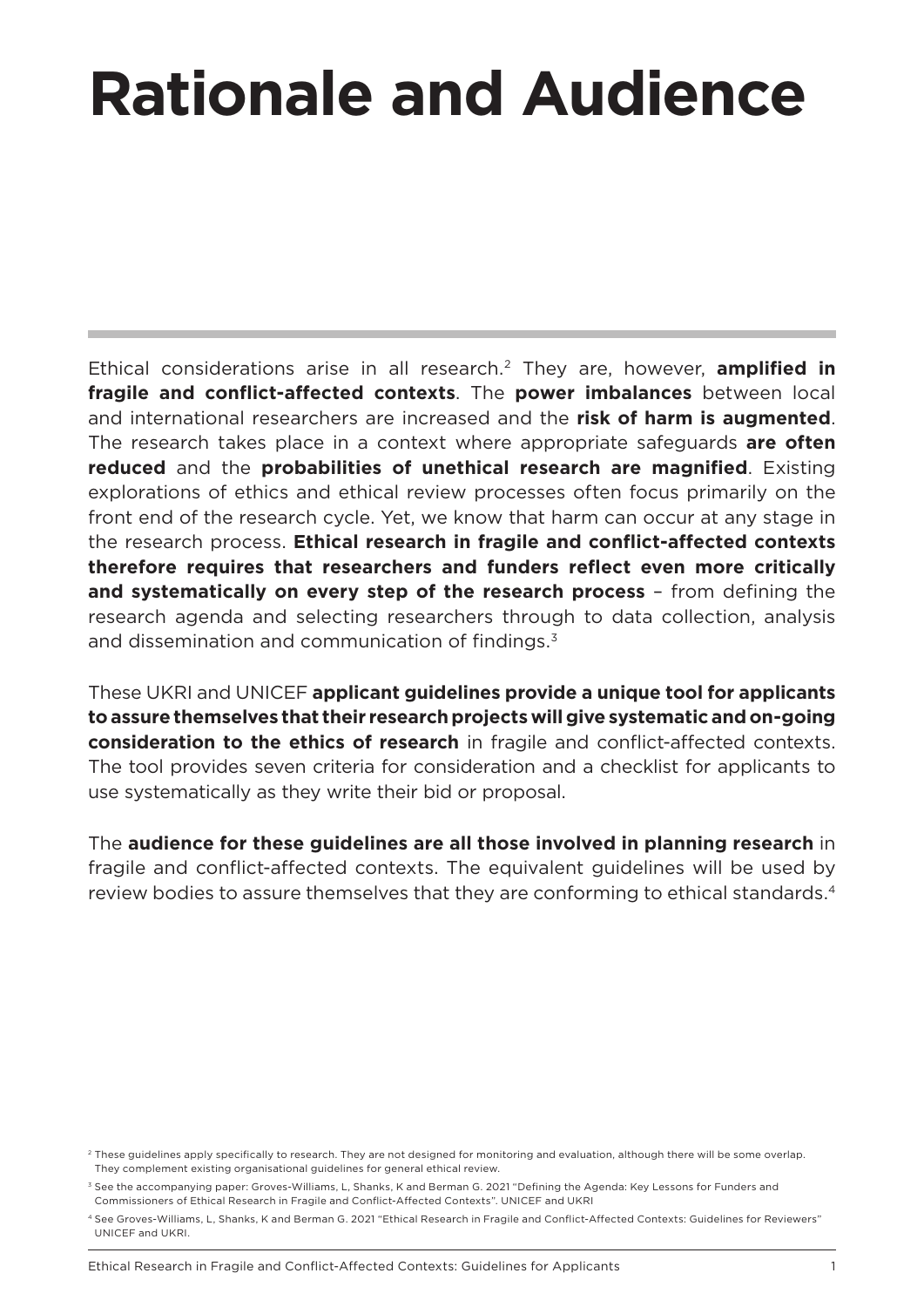# **Ethical Review Criteria**

Before submitting a research bid or proposal, applicants must work through seven criteria to assure themselves, and consequently reviewers/funders/commissioners, that all efforts will be made to ensure that the research – both process and products – are ethical. The seven criteria are highlighted below. Subsequent pages provide a checklist for applicants to use systematically as they write their bid or proposal. You can complete the checklist directly from your computer/device without needing to print it out.

**Criteria 1:** Clear and robust commitment to creating and maintaining fair and equitable partnerships throughout the research process.

**Criteria 2:** Research plan demonstrates systematic consideration of ethics at design phase.

**Criteria 3:** Comprehensive protection protocol in place.

**Criteria 4:** Research plan demonstrates systematic consideration of ethics during implementation phase.

**Criteria 5:** Research plan demonstrates systematic consideration of ethics during dissemination phase.

**Criteria 6:** Research plan demonstrates systematic consideration of ethics during monitoring and evaluation of the research.

**Criteria 7:** Flexible, fair and transparent budget and timeline that meets the complex needs of ethical research in fragile and conflict-affected contexts.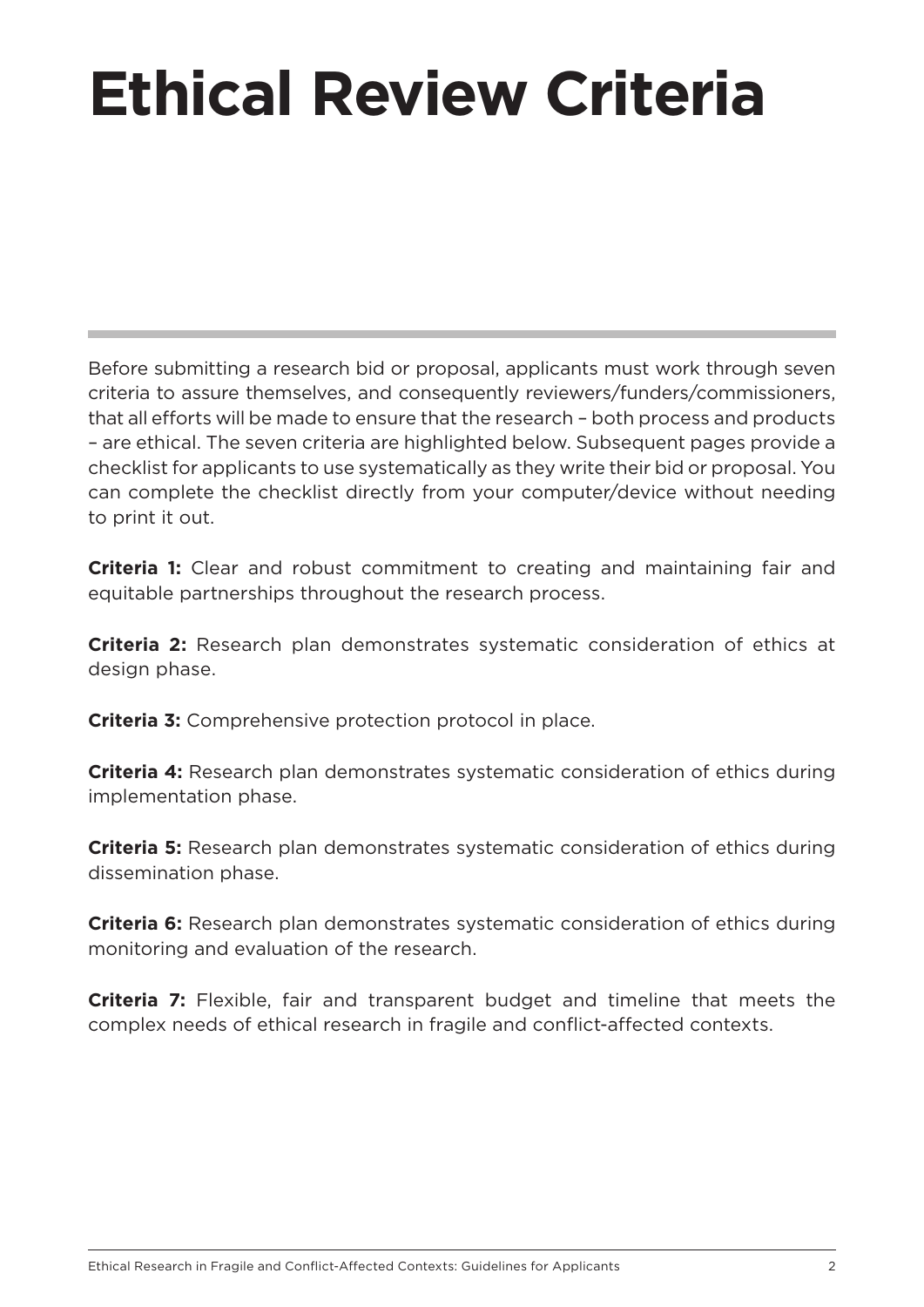#### **Criteria 1:** Clear and robust commitment to creating and maintaining fair and equitable partnerships throughout the research process

|                                                                                                                                                                                                                                                                                 | <b>Yes</b> | No/Insufficient | <b>Comments</b> |
|---------------------------------------------------------------------------------------------------------------------------------------------------------------------------------------------------------------------------------------------------------------------------------|------------|-----------------|-----------------|
| Does your application document demonstrate how the research will ensure local partners<br>will have an equitable role that values their local knowledge, competence and the potential<br>risks that their involvement brings to them and their families?                        |            |                 |                 |
| Does your document demonstrate how power dynamics - often exacerbated in these contexts<br>- between international and national, and national and local community researchers, and<br>between researchers representing different positions in the locality have been mitigated? |            |                 |                 |
| In recognition of the fact that there has been a widespread erasure of local academics<br>from published studies on conflict and fragility, are mechanisms in place to ensure that the<br>intellectual property of local community researchers is honoured in all outputs?      |            |                 |                 |
| Has the local community, in all its diversity and with due attention to differing power<br>relationships within the community, been consulted to determine their interest in<br>engaging with this research?                                                                    |            |                 |                 |
| Note: This is an ongoing question that needs to be systematically explored at different<br>stages of the research process.                                                                                                                                                      |            |                 |                 |
| Where research involves partnering between international organisations and research<br>organisations, has consideration been given to how organisational mandates might impact<br>the design and delivery of the research?                                                      |            |                 |                 |
| Where research involves partnering between international organisations and research<br>organisations, have local and international power relations and their impact on the research<br>been unpacked and mitigated, where required?                                             |            |                 |                 |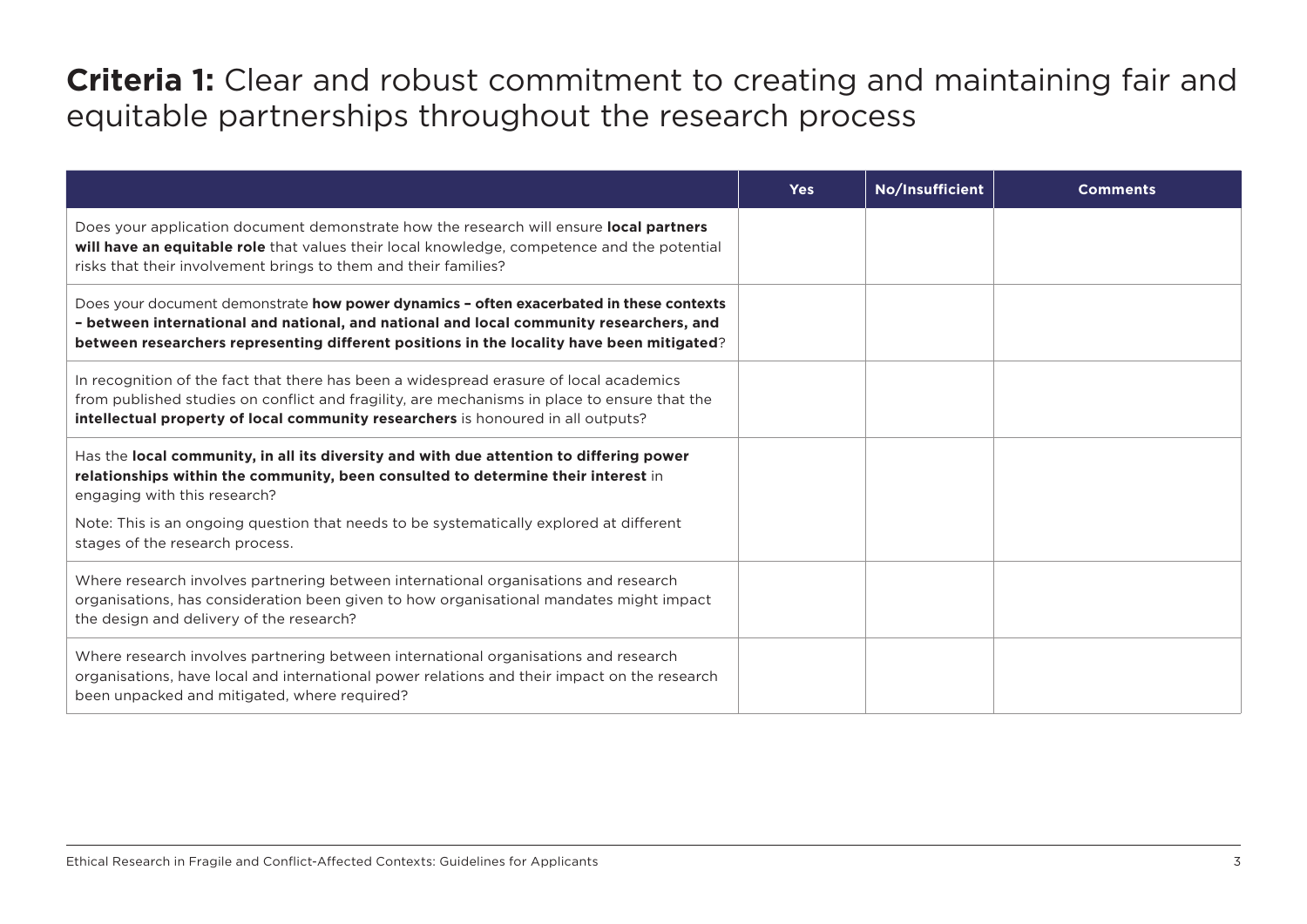#### **Criteria 2:** Research plan demonstrates systematic consideration of ethics at design phase

|                                                                                                                                                                                                                                                                                                                                                             | <b>Yes</b> | No/Insufficient | <b>Comments</b> |
|-------------------------------------------------------------------------------------------------------------------------------------------------------------------------------------------------------------------------------------------------------------------------------------------------------------------------------------------------------------|------------|-----------------|-----------------|
| <b>Engagement of local knowledge</b>                                                                                                                                                                                                                                                                                                                        |            |                 |                 |
| Does your proposal engage local knowledge to understand and minimize risk of harm<br>through choice of topic, methods or research questions?                                                                                                                                                                                                                |            |                 |                 |
| Does your proposal explore how to work with partners to unpack local conflict related or<br>other bias, including related to social identities and biological characteristics such as age,<br>sex, gender, race, class, sexual orientation and gender identity, religion, ability, country of<br>origin and cultural and economic background, among others? |            |                 |                 |
| If the proposal involves children, have the researchers consulted local experts on appropriate<br>ways and means of engaging with children in these circumstances? <sup>5</sup>                                                                                                                                                                             |            |                 |                 |
| Impact                                                                                                                                                                                                                                                                                                                                                      |            |                 |                 |
| Bearing in mind the complexities of the working environment is the expected impact<br><b>realistic</b> or are over inflated claims being made?                                                                                                                                                                                                              |            |                 |                 |
| Are the benefits of the research equitable?                                                                                                                                                                                                                                                                                                                 |            |                 |                 |
| Note 1: This involves balancing the benefits for the researchers and commissioners with those<br>for the communities involved. For example, the new knowledge will be made accessible as a<br>global public good in the languages of the countries studied or that there will be emotional,<br>psychosocial, financial or other benefits for participants?  |            |                 |                 |
| Note 2: If value is predominantly Northern, the design is not sufficiently ethical. If all products<br>are in English and behind expensive firewalls, then the dissemination is not sufficiently equitable.                                                                                                                                                 |            |                 |                 |

5 Berman, Gabrielle; Hart, Jason; O'Mathúna, Dónal; Mattellone, Erica; Potts, Alina; O'Kane, Clare; Shusterman, Jeremy; Tanner, Thomas (2016). What We Know about Ethical Research Involving Children in Humanitarian Settings: An overview of principles, the literature and case studies, *Innocenti Working Papers* no. 2016\_18 , UNICEF Office of Research – Innocenti, Florence.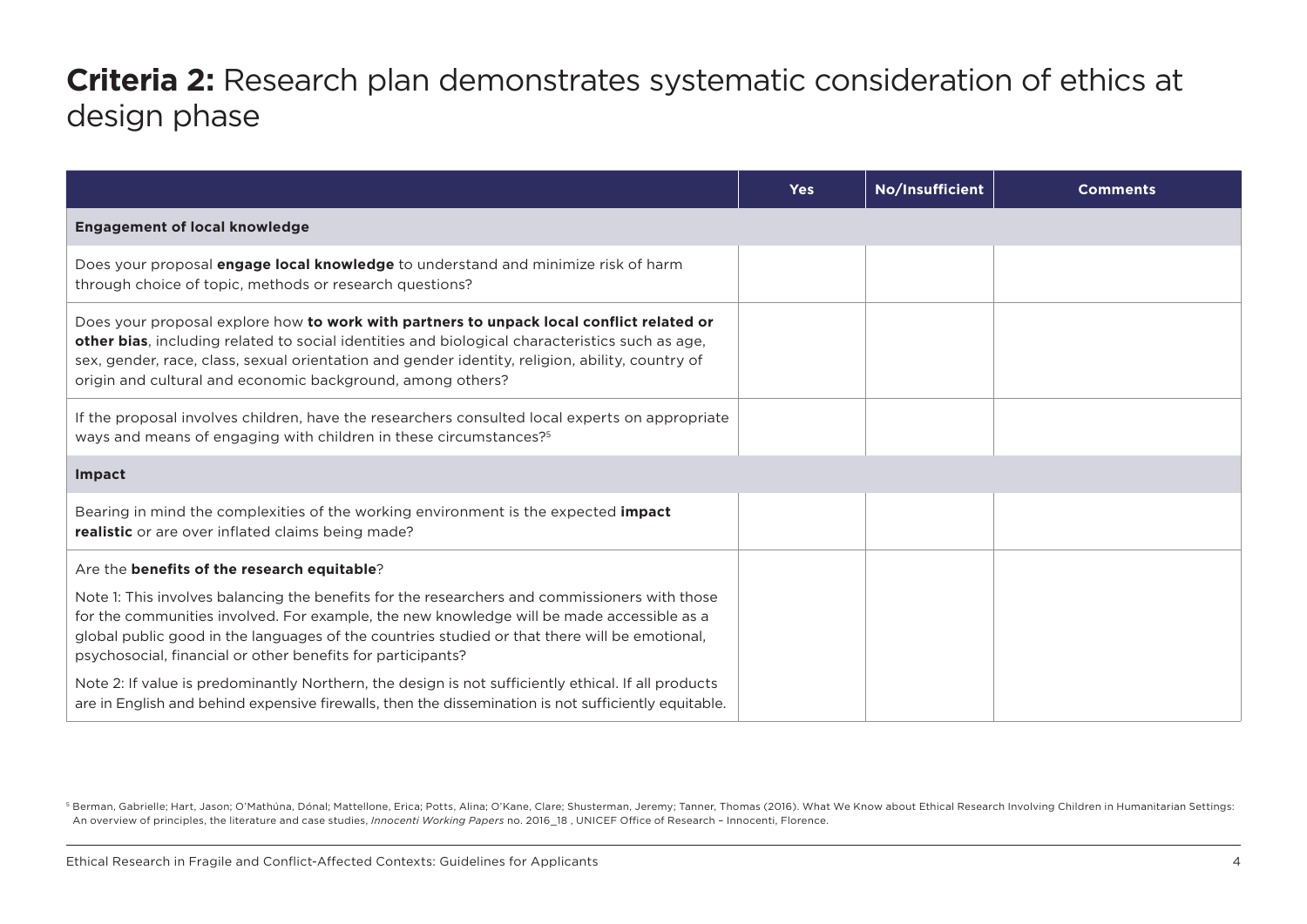|                                                                                                                                                                                                                                                                                                                                                                                                                           | <b>Yes</b> | No/Insufficient | <b>Comments</b> |
|---------------------------------------------------------------------------------------------------------------------------------------------------------------------------------------------------------------------------------------------------------------------------------------------------------------------------------------------------------------------------------------------------------------------------|------------|-----------------|-----------------|
| <b>Research Questions</b>                                                                                                                                                                                                                                                                                                                                                                                                 |            |                 |                 |
| Do your research questions demonstrate conflict sensitivity with efforts made to engage<br>local stakeholders to understand the potential for harm?                                                                                                                                                                                                                                                                       |            |                 |                 |
| Are the research questions relevant and necessary in this given context?<br>Note: if the research questions could be answered using field work in a different context then<br>the research should not proceed. If the questions are not relevant to the needs of the local<br>context, research should not proceed.                                                                                                       |            |                 |                 |
| Are the questions realistic and achievable in view of the specificities of the context?                                                                                                                                                                                                                                                                                                                                   |            |                 |                 |
| Do your questions address existing research gaps?                                                                                                                                                                                                                                                                                                                                                                         |            |                 |                 |
| Do your questions <b>build on existing</b> research to minimize burden/research fatigue/impact<br>on local populations who are already potentially under stress?                                                                                                                                                                                                                                                          |            |                 |                 |
| <b>Research Methods</b>                                                                                                                                                                                                                                                                                                                                                                                                   |            |                 |                 |
| Have the ethical implications of methodological decisions been sufficiently scrutinized in<br>the light of the potential risks/harms they may invoke?                                                                                                                                                                                                                                                                     |            |                 |                 |
| Note: This should include demonstration that efforts have been made to engage local<br>stakeholders to unpack these issues and understand the interpersonal, community, social<br>and economic impacts, including the impact of wages and compensation on local staff<br>and communities.                                                                                                                                 |            |                 |                 |
| Are the <b>methods justified</b> in the given context?                                                                                                                                                                                                                                                                                                                                                                    |            |                 |                 |
| For example, could less intrusive methods be used to answer the research questions? Could<br>primary research collection be delayed until the context is less acute? Could it be done<br>elsewhere and still answer the research questions? Could secondary data analysis be used?<br>Are there other legitimate grounds for the data collection and has the organization adopted<br>the principles of data minimisation? |            |                 |                 |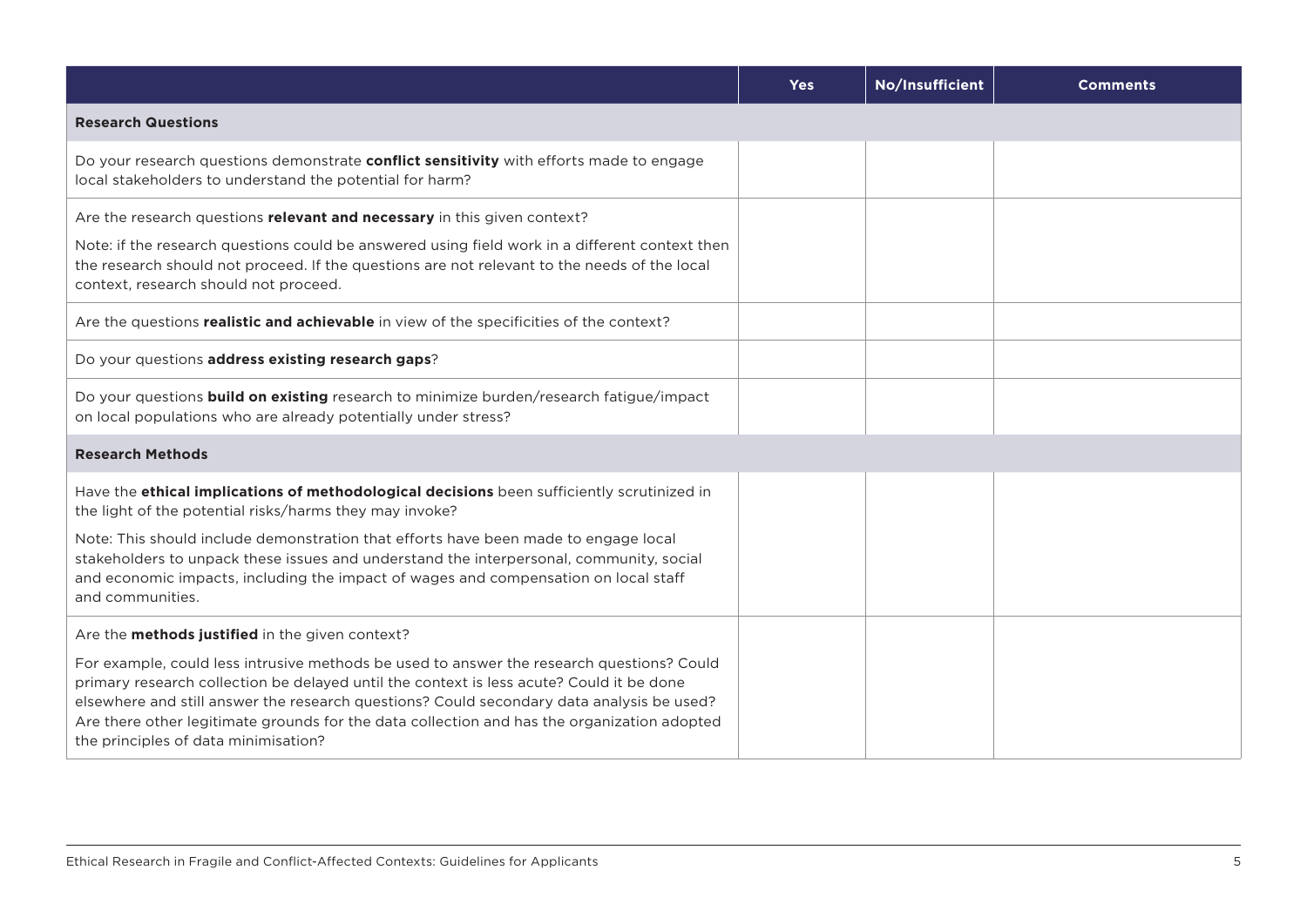|                                                                                                                                                                                                                                                                                                                                                                                                                                                                                                                                                                                    | <b>Yes</b> | No/Insufficient | <b>Comments</b> |
|------------------------------------------------------------------------------------------------------------------------------------------------------------------------------------------------------------------------------------------------------------------------------------------------------------------------------------------------------------------------------------------------------------------------------------------------------------------------------------------------------------------------------------------------------------------------------------|------------|-----------------|-----------------|
| <b>Research Methods</b>                                                                                                                                                                                                                                                                                                                                                                                                                                                                                                                                                            |            |                 |                 |
| Do the methods you have chosen recognize and attempt to address power imbalances and<br>allow the voices of the most vulnerable to be heard, especially if those voices are harder to<br>reach? If the research relates to children, for example, are their voices going to be heard?                                                                                                                                                                                                                                                                                              |            |                 |                 |
| Note: Think about Selection Bias, Positionality, Language, Research fatigue, Flexibility<br>and Adaptability                                                                                                                                                                                                                                                                                                                                                                                                                                                                       |            |                 |                 |
| Adherence to principles and standards                                                                                                                                                                                                                                                                                                                                                                                                                                                                                                                                              |            |                 |                 |
| Does your design demonstrate adherence to ethical principles and professional standards<br>of conduct? Particularly those related to fragile and conflict affected contexts such as the<br>IASC Commitments on Accountability to and Inclusion of Affected People.                                                                                                                                                                                                                                                                                                                 |            |                 |                 |
| Researchers' competence, background and conflicts of interests:                                                                                                                                                                                                                                                                                                                                                                                                                                                                                                                    |            |                 |                 |
| Do all researchers have the required qualifications, expertise and experience to ensure the<br>research is conducted in a way that reflects the ethical specificities of conducting research<br>in fragile and conflict affected contexts? For example, working with traumatized populations<br>with different social identities and biological characteristics including age, sex, gender, race,<br>class, sexual orientation and gender identity, religion, ability, country of origin and cultural,<br>economic and physical background, among others.                          |            |                 |                 |
| Note: If researchers do not have the skill set and experience to work with traumatized<br>populations with these different social identities and biological characteristics then they<br>should not be engaging directly with these populations. For example, if the research involves<br>children then a non- negotiable requirement is that researchers have experience of working<br>with children from the type of context in question. The project team should ensure regular<br>supervision of less experienced members in order to build up relevant skills and experience. |            |                 |                 |
| Does your team include appropriate representation with regard to gender and a broad<br>mix of backgrounds, skills and perspectives, including local community, national and<br>international expertise and expertise in working in fragile and conflict-affected contexts<br>to ensure that different experiences are represented within the team and also to facilitate<br>ethical research with specific groups?                                                                                                                                                                 |            |                 |                 |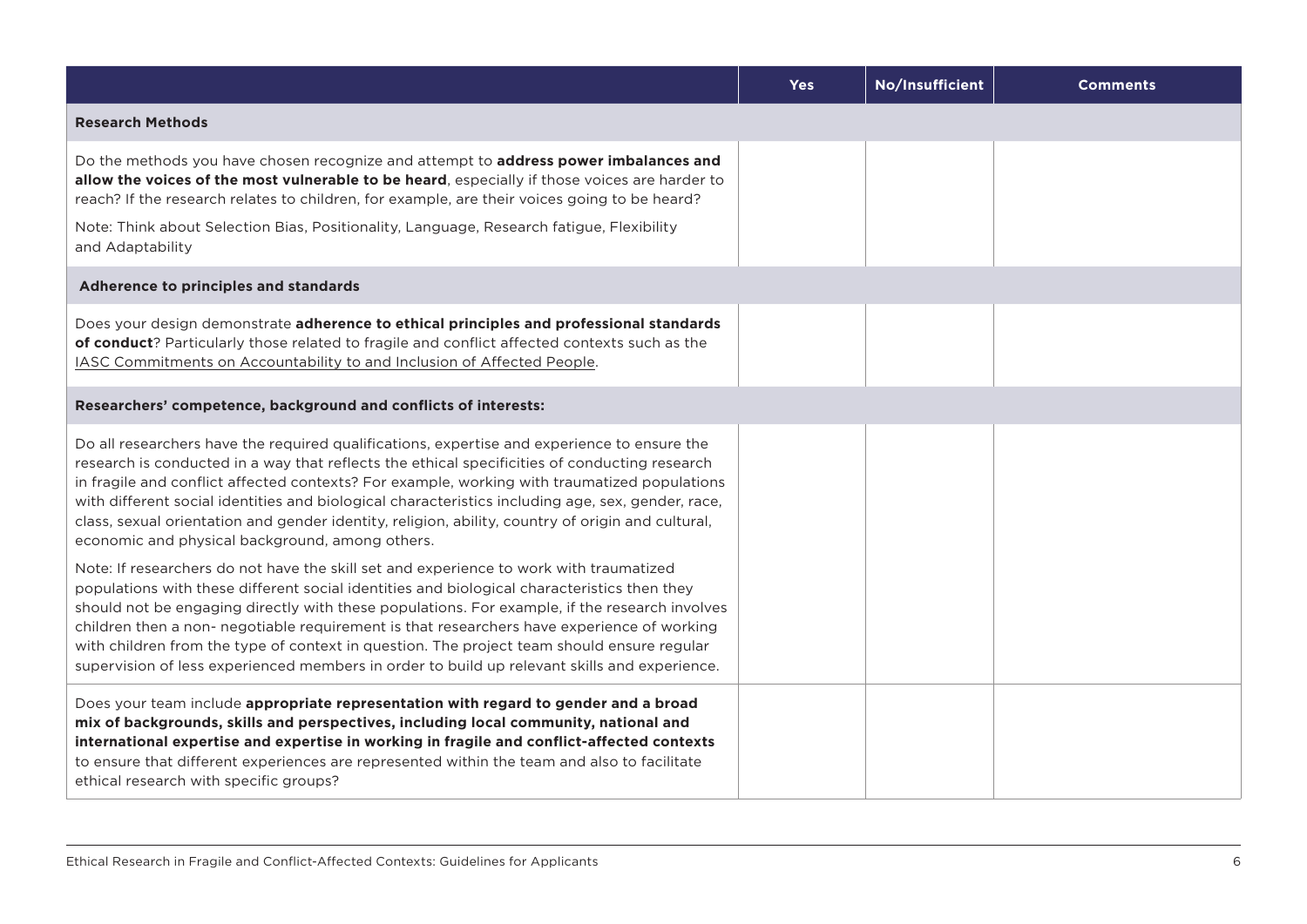|                                                                                                                                                                                                                                                                                                                                                                                                                                   | <b>Yes</b> | No/Insufficient | <b>Comments</b> |
|-----------------------------------------------------------------------------------------------------------------------------------------------------------------------------------------------------------------------------------------------------------------------------------------------------------------------------------------------------------------------------------------------------------------------------------|------------|-----------------|-----------------|
| Sensitivity to delivery of humanitarian services                                                                                                                                                                                                                                                                                                                                                                                  |            |                 |                 |
| Is there evidence that there has been <b>consideration</b><br>of the impact of the research on the delivery of humanitarian services?                                                                                                                                                                                                                                                                                             |            |                 |                 |
| Note: This should include- demonstrating knowledge of the humanitarian systems and<br>support on site; assurances that the research will not impede the delivery of critical services<br>and mitigation measures in place where there is the possibility that it might impact on these<br>services; and that consideration has been given as to how to engage humanitarian and<br>relevant local actors and civil society groups. |            |                 |                 |
| Selection of and engagement with participants                                                                                                                                                                                                                                                                                                                                                                                     |            |                 |                 |
| Have you given attention to <b>participant recruitment and selection</b> ?                                                                                                                                                                                                                                                                                                                                                        |            |                 |                 |
| This includes considering the use of financial rewards or other incentives for participants; the<br>need to reach different groups in the community, bearing in mind differing vulnerabilities,<br>power dynamics and access to participation.                                                                                                                                                                                    |            |                 |                 |
| Have you given attention to how power dynamics will affect engagement between<br>participants and researchers? Have you given consideration to specific approaches<br>required to address power dynamics for persons with intersecting vulnerabilities e.g.<br>children, women, persons with disabilities etc. in these contexts.                                                                                                 |            |                 |                 |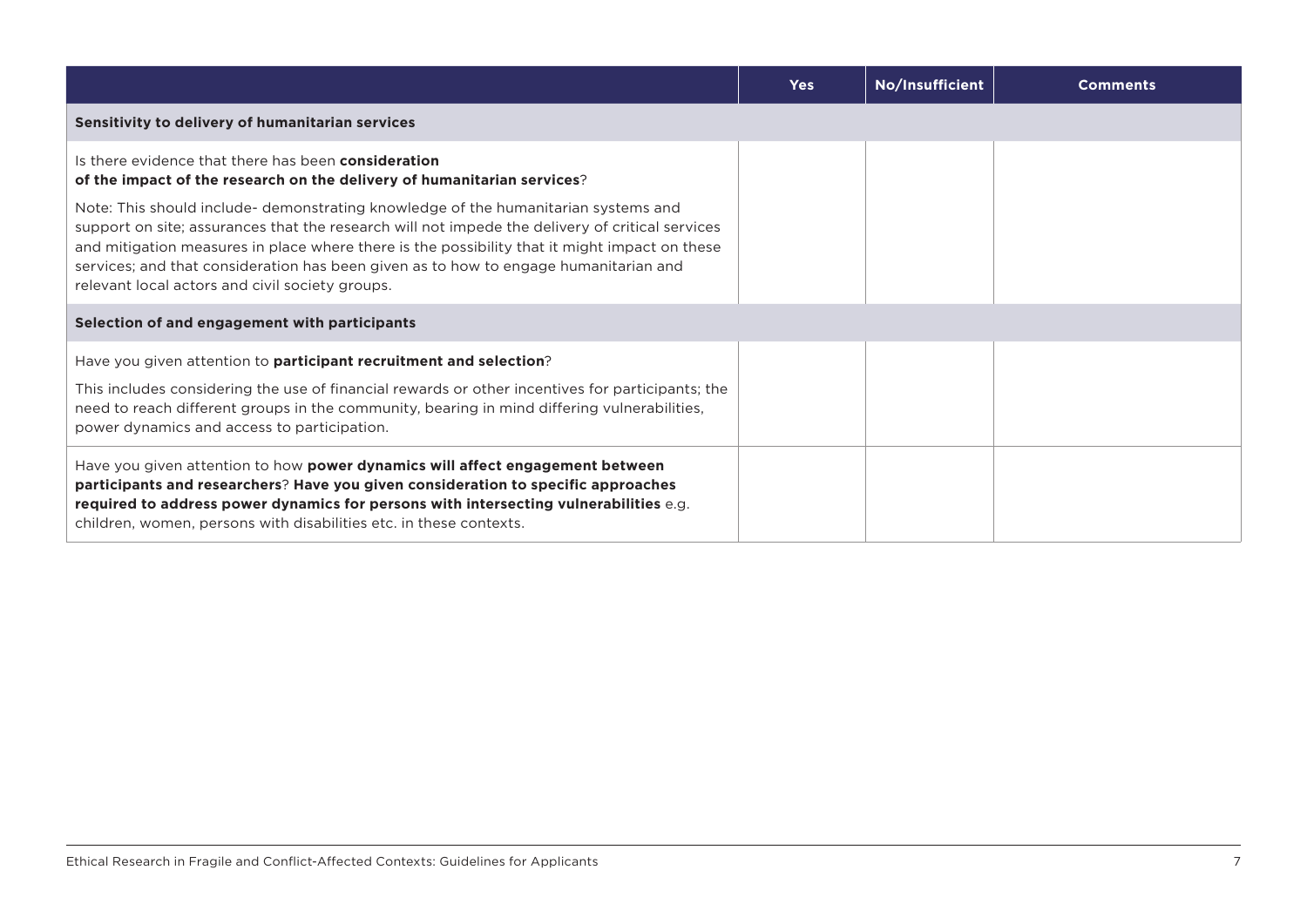#### **Criteria 3:** Comprehensive protection protocol in place

|                                                                                                                                                                                                                                                                                                                                                                            | <b>Yes</b> | No/Insufficient | <b>Comments</b> |
|----------------------------------------------------------------------------------------------------------------------------------------------------------------------------------------------------------------------------------------------------------------------------------------------------------------------------------------------------------------------------|------------|-----------------|-----------------|
| Potential Impact on all persons involved in the research and their broader communities                                                                                                                                                                                                                                                                                     |            |                 |                 |
| Have you conducted a harm-benefit analysis of participation?                                                                                                                                                                                                                                                                                                               |            |                 |                 |
| Note: This involves balancing the various risks and benefits against each other before proceeding.                                                                                                                                                                                                                                                                         |            |                 |                 |
| Have you assessed potential ethical risks regarding the safety and security of informants and<br>their data in terms of both potential psychological and physical negative impacts in relation to<br>the evolving specificities of the research context and for all stages of the research process?                                                                        |            |                 |                 |
| Have you given consideration as to how risk/harm will be differentiated for different<br>populations within the broader population? For example, children of differing ages, ethnic<br>minorities, women, older persons or other populations?                                                                                                                              |            |                 |                 |
| Have you included <b>mitigation measures</b> for risks identified?                                                                                                                                                                                                                                                                                                         |            |                 |                 |
| For example, ensuring that interviews cannot be overheard, that data is treated with utmost care.                                                                                                                                                                                                                                                                          |            |                 |                 |
| Note: Research should not proceed where mitigation of harm is not possible. The question<br>of whether it is really necessary to collect data from traumatised or people who may be<br>vulnerable as a result of participation in research is central and must be based on the<br>possible benefit for/safety of the participant and not the researcher or epistemic gain. |            |                 |                 |
| Have you assessed potential ethical risks regarding the safety and security of local, national<br>and international researchers, analysing both potential psychological and physical negative<br>impacts in relation to the evolving specificities of the research context and for all stages of<br>the research process?                                                  |            |                 |                 |
| Note: This should include assessing the team's experience level, autonomy, understanding<br>of the context and dynamics as well as perceptions towards the team by communities where<br>the research is taking place.                                                                                                                                                      |            |                 |                 |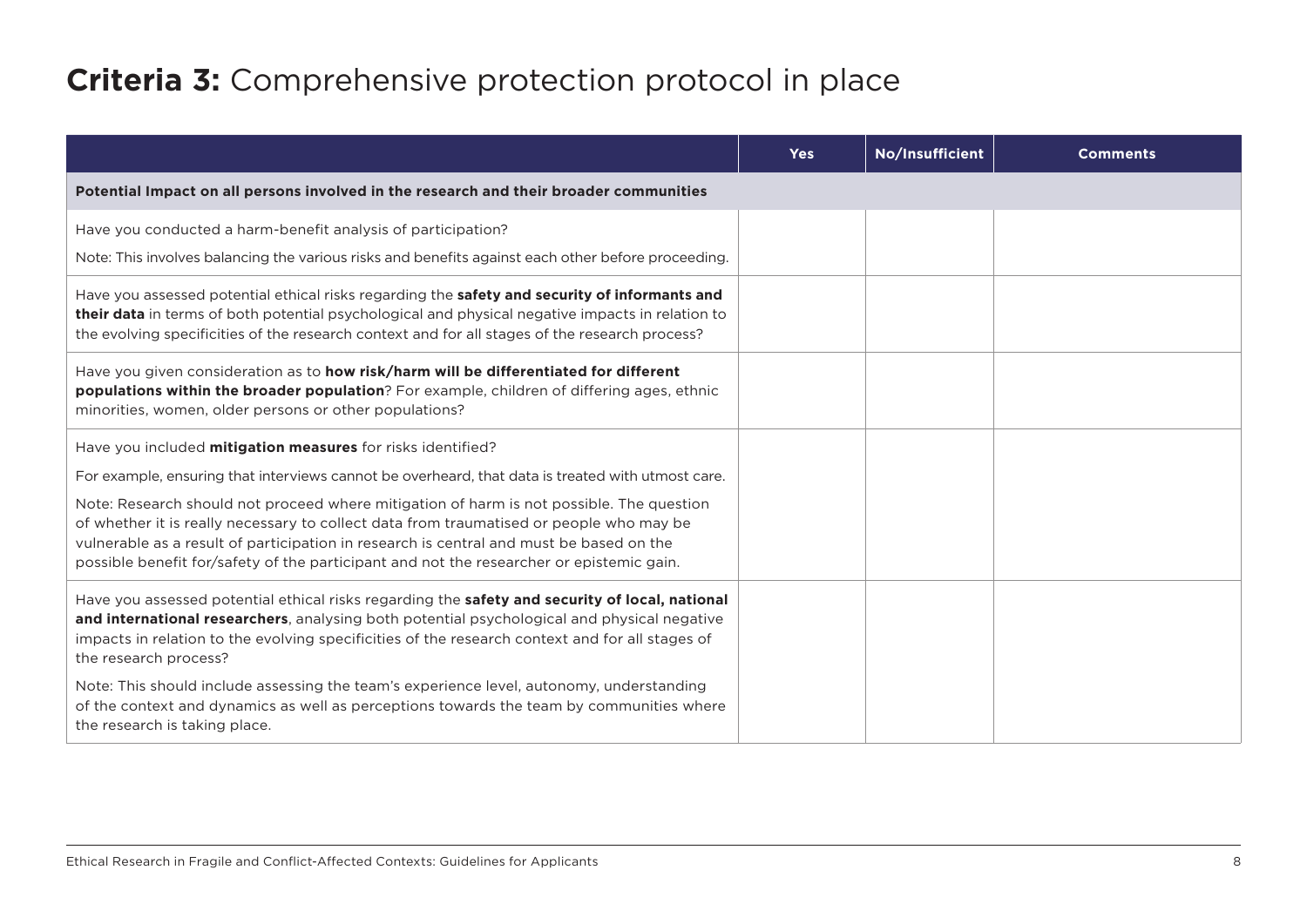|                                                                                                                                                                                                                                                                                                                                             | <b>Yes</b> | No/Insufficient | <b>Comments</b> |
|---------------------------------------------------------------------------------------------------------------------------------------------------------------------------------------------------------------------------------------------------------------------------------------------------------------------------------------------|------------|-----------------|-----------------|
| Potential Impact on all persons involved in the research and their broader communities                                                                                                                                                                                                                                                      |            |                 |                 |
| Have you included mitigation measures for risks identified?<br>Note: This should include zero tolerance for sexual harassment, stigmatization, abuse and<br>exploitation. Research should not proceed where mitigation of harm is not possible.                                                                                             |            |                 |                 |
| Have you assessed potential economic, social and safety impacts for both on the ground<br>staff and the broader community?                                                                                                                                                                                                                  |            |                 |                 |
| What processes have you put in place to ensure that the team avoids causing injury or<br><b>discomfort</b> , both through acts of commission or omission, noting that particular diligence<br>is required when working in sensitive contexts and with vulnerable populations?<br>Note: This includes before, during and after the research. |            |                 |                 |
| Have you made provision for triggering redress channels where unanticipated harm<br>is identified?                                                                                                                                                                                                                                          |            |                 |                 |
| Procedures for reporting and redress                                                                                                                                                                                                                                                                                                        |            |                 |                 |
| Have you put in place clear and accessible procedures for participants to report conflict<br>of interest, abuse, misconduct or other serious ethical concerns that may arise during the<br>research and to seek redress where relevant?                                                                                                     |            |                 |                 |
| Note: This focuses primarily on the conduct of the researchers but it must also consider<br>potential courses of action in case of threats and wrongdoing by authorities that may<br>supersede the research or be enacted after research completion.                                                                                        |            |                 |                 |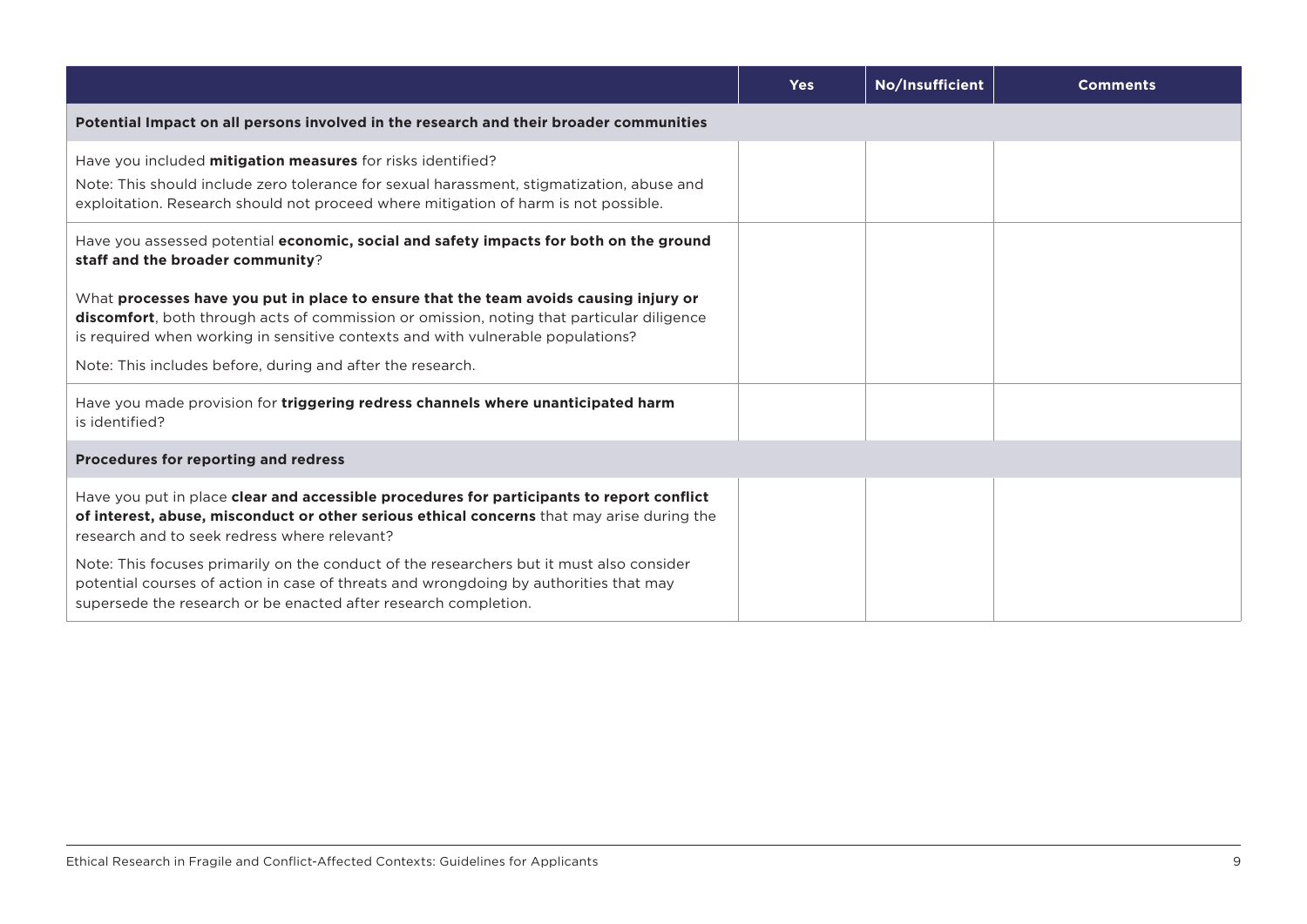#### **Criteria 4:** Research plan demonstrates systematic consideration of ethics during implementation phase

|                                                                                                                                                                                                                                                                                                                                                                                                                                                                                       | <b>Yes</b> | No/Insufficient | <b>Comments</b> |
|---------------------------------------------------------------------------------------------------------------------------------------------------------------------------------------------------------------------------------------------------------------------------------------------------------------------------------------------------------------------------------------------------------------------------------------------------------------------------------------|------------|-----------------|-----------------|
| <b>Respect</b>                                                                                                                                                                                                                                                                                                                                                                                                                                                                        |            |                 |                 |
| Have you put a plan in place or have you ensured that all researchers, enumerators and<br>interpreters have been <b>trained to conduct ethical research</b> with vulnerable populations?<br>Note: It is expected that all of the team will have basic training. In addition, team leads<br>should ensure additional safeguarding training with the research team that relate to the<br>specificities of the given context or sub population e.g. children, women or ethnic minorities |            |                 |                 |
| Are there mechanisms in place to ensure <b>that transparency of process</b> is being ensured,<br>despite potential volatility of the context?<br>For example, ensuring that the teams will be communicating openly and transparently, in<br>accessible forms and languages to keep all stakeholders fully informed about expectations,<br>processes and findings.                                                                                                                     |            |                 |                 |
| Have you demonstrated, with evidence, how the team will work in a way that is respectful<br>of the knowledge and experience of participants and stakeholders who live in challenging<br>contexts? For example, through compensating participants for their time or through selecting<br>participatory and empowering rather than extractive methods.                                                                                                                                  |            |                 |                 |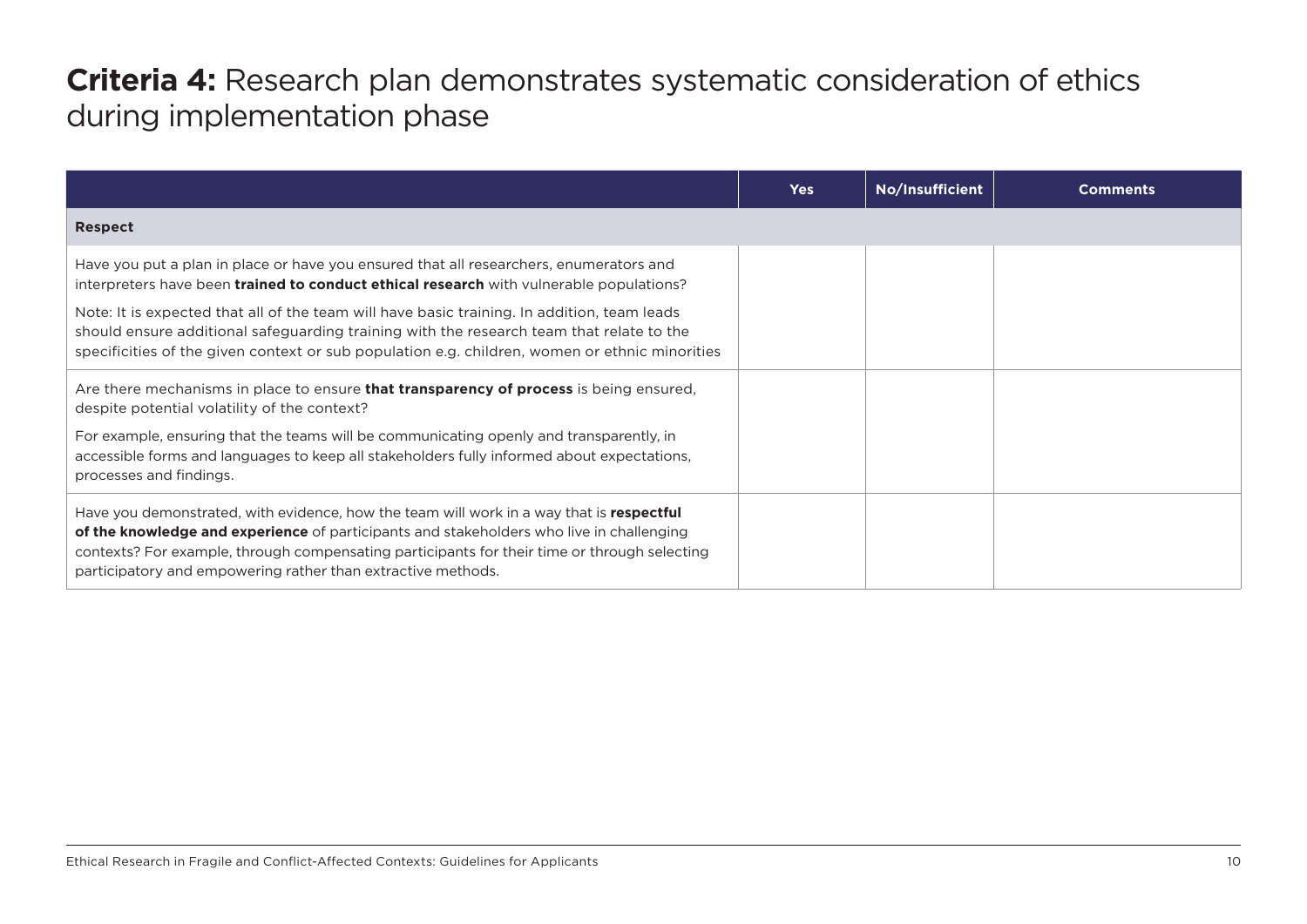|                                                                                                                                                                                                                                                                                                                                                                                                         | <b>Yes</b> | No/Insufficient | <b>Comments</b> |
|---------------------------------------------------------------------------------------------------------------------------------------------------------------------------------------------------------------------------------------------------------------------------------------------------------------------------------------------------------------------------------------------------------|------------|-----------------|-----------------|
| <b>Data Protection and Confidentiality</b>                                                                                                                                                                                                                                                                                                                                                              |            |                 |                 |
| Noting the potential for enhanced risks to informants in fragile and conflict affected<br>contexts, is there sufficient provision for protection of confidentiality and privacy at each<br>stage of the research?                                                                                                                                                                                       |            |                 |                 |
| Note: "Sufficient provision" includes compliance with relevant data protection legislation<br>in-country as well as with the standards set by the donor/research institution?                                                                                                                                                                                                                           |            |                 |                 |
| Have you given attention to addressing situations where confidentiality may need to be<br><b>violated</b> ? For example, in the instance of disclosure of child abuse where mandatory child<br>a buse reporting is in place?                                                                                                                                                                            |            |                 |                 |
| Have you clearly developed/evidenced the data protection protocols that you will adopt<br>to ensure data confidentiality and mitigation of the risk of sensitive data systems<br>being breached?                                                                                                                                                                                                        |            |                 |                 |
| Note: This should include taking clear steps to de-identify data as soon as possible and<br>ensuring that data collectors have limited data on their devices and person? Attention<br>should be paid to the locations of data storage in relation to issues pertaining to security,<br>data sovereignty and requests for data sharing and how to prevent sensitive data systems<br>from being breached? |            |                 |                 |
| Have you put in place measures for ensuring informed consent adequate in view of the<br>additional challenges of obtaining voluntary consent in fragile and conflict-affected contexts?                                                                                                                                                                                                                 |            |                 |                 |
| Are there other legitimate grounds for the data collection and have you adopted the<br>principles of data minimisation?                                                                                                                                                                                                                                                                                 |            |                 |                 |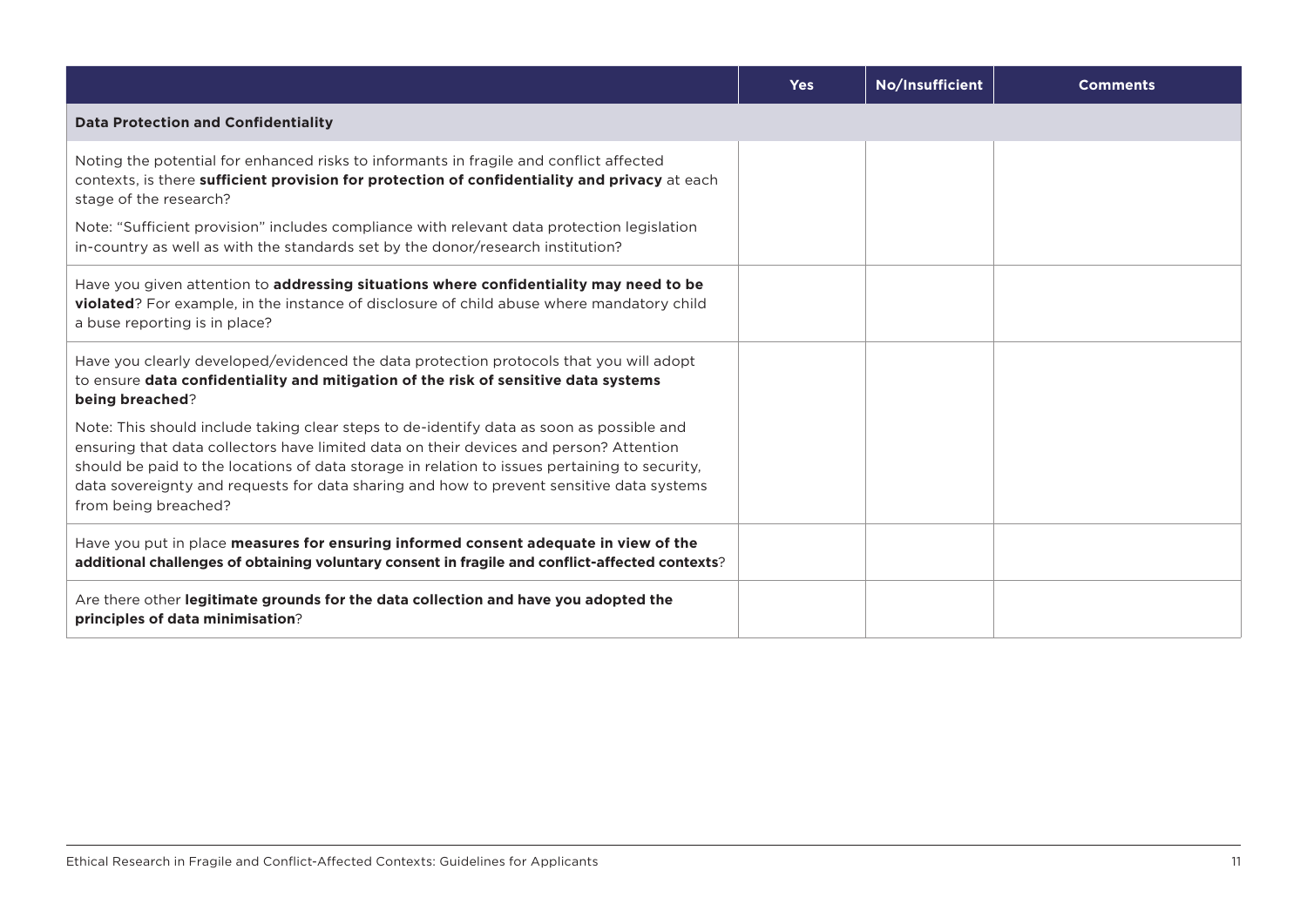|                                                                                                                                                                                                                                                                                                                                                                                                                                                                                                                                                                                                                                                                                                                                                                                                                                                                  | <b>Yes</b> | No/Insufficient | <b>Comments</b> |
|------------------------------------------------------------------------------------------------------------------------------------------------------------------------------------------------------------------------------------------------------------------------------------------------------------------------------------------------------------------------------------------------------------------------------------------------------------------------------------------------------------------------------------------------------------------------------------------------------------------------------------------------------------------------------------------------------------------------------------------------------------------------------------------------------------------------------------------------------------------|------------|-----------------|-----------------|
| Inclusion and non-discrimination of participants                                                                                                                                                                                                                                                                                                                                                                                                                                                                                                                                                                                                                                                                                                                                                                                                                 |            |                 |                 |
| Have you made provision for ensuring that different voices will be able to influence the<br>research, including those with least power and highest vulnerability in these contexts?<br>For example, women, persons with disabilities, children and ethnic minorities.                                                                                                                                                                                                                                                                                                                                                                                                                                                                                                                                                                                            |            |                 |                 |
| Have you demonstrated awareness of and ability to comply with international and national<br>legal codes governing respecting and protecting the rights of different groups?<br>For example, complying with guidelines on researching and interviewing children and<br>young people.                                                                                                                                                                                                                                                                                                                                                                                                                                                                                                                                                                              |            |                 |                 |
| Have you made provision for validating draft findings with participants?                                                                                                                                                                                                                                                                                                                                                                                                                                                                                                                                                                                                                                                                                                                                                                                         |            |                 |                 |
| <b>Informed consent</b>                                                                                                                                                                                                                                                                                                                                                                                                                                                                                                                                                                                                                                                                                                                                                                                                                                          |            |                 |                 |
| Have you put in place a process to ensure that participants are clear and realistic as<br>to potential benefits and risks involved in taking part in the research as well as of any<br>protections for participation?<br>Note: This should include drafting information sheets and consent forms sensitively and<br>realistically and ensuring that informed consent is seen as an on-going process and not a<br>one off tick box exercise. Research positionality may lead to unrealistic expectations that<br>participation will lead to or be tied to additional humanitarian or other service provision.<br>Furthermore, there might be a lack of understanding by participants of potential risk in<br>terms of being re-traumatised through sharing of experiences or of susceptibility to<br>physical harm as retribution for association with the study. |            |                 |                 |
| Where children are involved, do local laws require informed consent from guardians? If yes,<br>will you also seek consent from children?                                                                                                                                                                                                                                                                                                                                                                                                                                                                                                                                                                                                                                                                                                                         |            |                 |                 |
| Have you evidenced clear measures by which the research team will assure themselves that<br>participants do not feel undue pressure to participate in view of the power dynamics at<br>play, exacerbated in fragile and conflict-affected contexts?<br>Note: This could include checking in at intervals that participants are still comfortable to<br>proceed. It also includes being satisfied that the research team have sufficient understanding<br>of community dynamics at the time of the research.                                                                                                                                                                                                                                                                                                                                                      |            |                 |                 |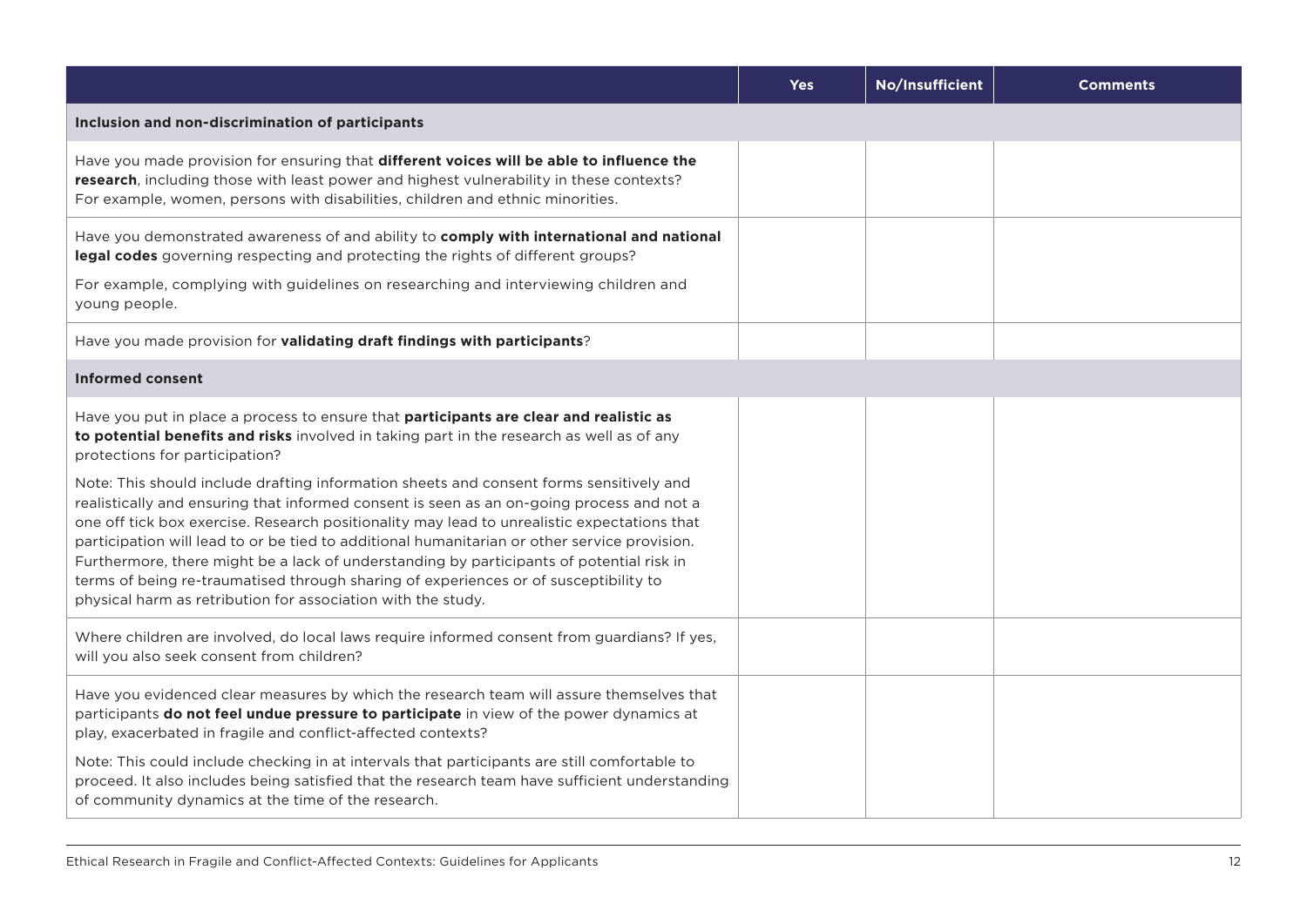|                                                                                                                                                                                                                                                                                                                                                                         | <b>Yes</b> | No/Insufficient | <b>Comments</b> |
|-------------------------------------------------------------------------------------------------------------------------------------------------------------------------------------------------------------------------------------------------------------------------------------------------------------------------------------------------------------------------|------------|-----------------|-----------------|
| <b>Researcher judgement</b>                                                                                                                                                                                                                                                                                                                                             |            |                 |                 |
| Have you put in place support and feedback mechanisms (focal points, regular debriefs<br>etc.) to support researcher judgement in making ethical decisions whilst working in<br>unpredictable environments?                                                                                                                                                             |            |                 |                 |
| Have you evidenced how the research team will exemplify ethical conduct in implementation?<br>Note: This includes considering whether the team have the implementation skills and resilience<br>required to conduct the research ethically. This includes being adaptable to the potentially<br>volatile conditions, which can affect security and population dynamics. |            |                 |                 |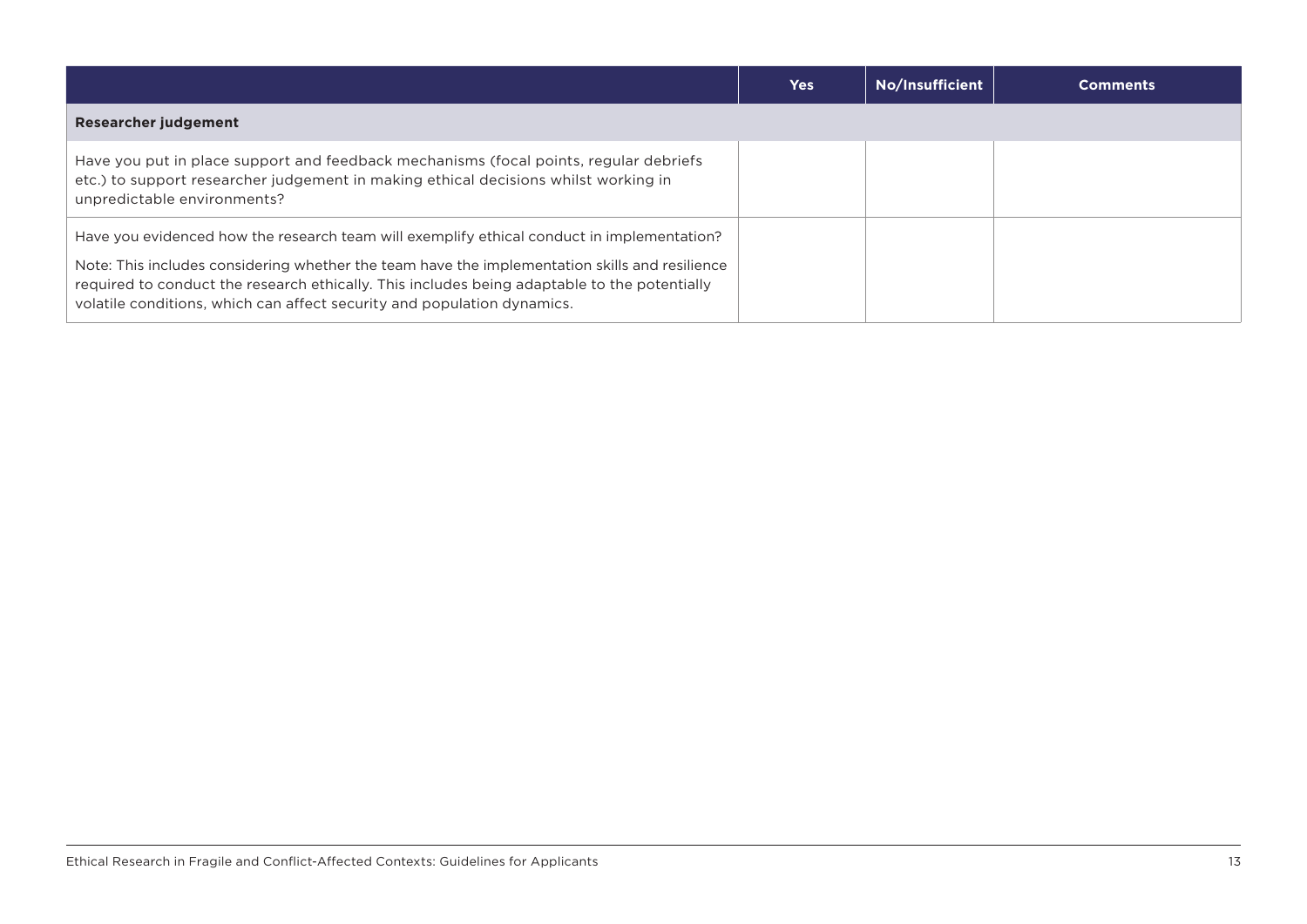#### **Criteria 5:** Research plan demonstrates systematic consideration of ethics during dissemination phase

|                                                                                                                                                                                                                                                                                                                                                                 | <b>Yes</b> | No/Insufficient | <b>Comments</b> |
|-----------------------------------------------------------------------------------------------------------------------------------------------------------------------------------------------------------------------------------------------------------------------------------------------------------------------------------------------------------------|------------|-----------------|-----------------|
| <b>Collaborative dissemination plan</b>                                                                                                                                                                                                                                                                                                                         |            |                 |                 |
| Have you evidenced a process for developing a <b>collaborative dissemination plan</b> with<br>participants/respondents/stakeholders and budgeted for this?                                                                                                                                                                                                      |            |                 |                 |
| Note: Different stakeholders should be able to benefit from research findings relevant to<br>them and need to be involved in discussing the plan to ensure relevance. This will also<br>reduce the risk of findings being used to further particularly divisive agendas, justify<br>structural inequalities, or disregard of the needs of disadvantaged groups. |            |                 |                 |
| Dissemination plan that safeguards participants and local partners and does not create harm                                                                                                                                                                                                                                                                     |            |                 |                 |
| Have you demonstrated how dissemination activities will be conducted in a way that<br>safeguards researchers, participants and local partners and does not create harm?                                                                                                                                                                                         |            |                 |                 |
| Have you demonstrated consideration of how the inclusion of someone's identity - while<br>acceptable at the time of publication - may lead to a <b>negative impact at a later point due</b><br>to evolving conflict dynamics?                                                                                                                                   |            |                 |                 |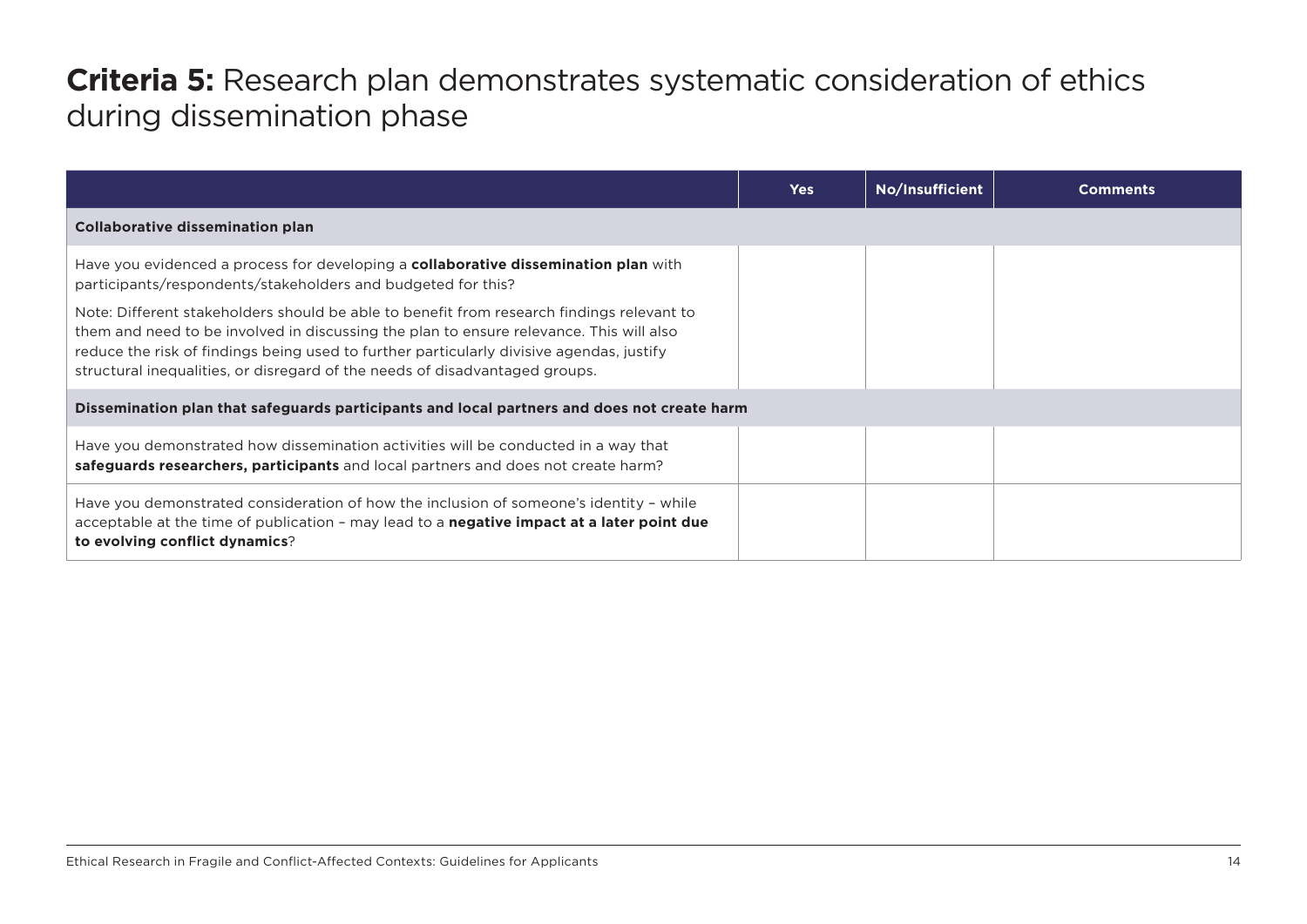|                                                                                                                                                                                                       | <b>Yes</b> | No/Insufficient | <b>Comments</b> |
|-------------------------------------------------------------------------------------------------------------------------------------------------------------------------------------------------------|------------|-----------------|-----------------|
| <b>Value</b>                                                                                                                                                                                          |            |                 |                 |
| Have you demonstrated how outputs be equitably created and accessed in order to create<br>benefit and value at:<br>• Local<br>• Country and<br>• International levels?                                |            |                 |                 |
| Have you evidenced how you will ensure dissemination in <b>accessible and relevant formats</b><br>and for translation into relevant local languages?                                                  |            |                 |                 |
| Note: In fragile and conflict affected contexts the means of communication might be quite<br>different to those in stable contexts e.g. radio might be more accessible than printed out<br>documents. |            |                 |                 |
| Have you clarified how dissemination activities will be used to enact positive change for<br>community members?                                                                                       |            |                 |                 |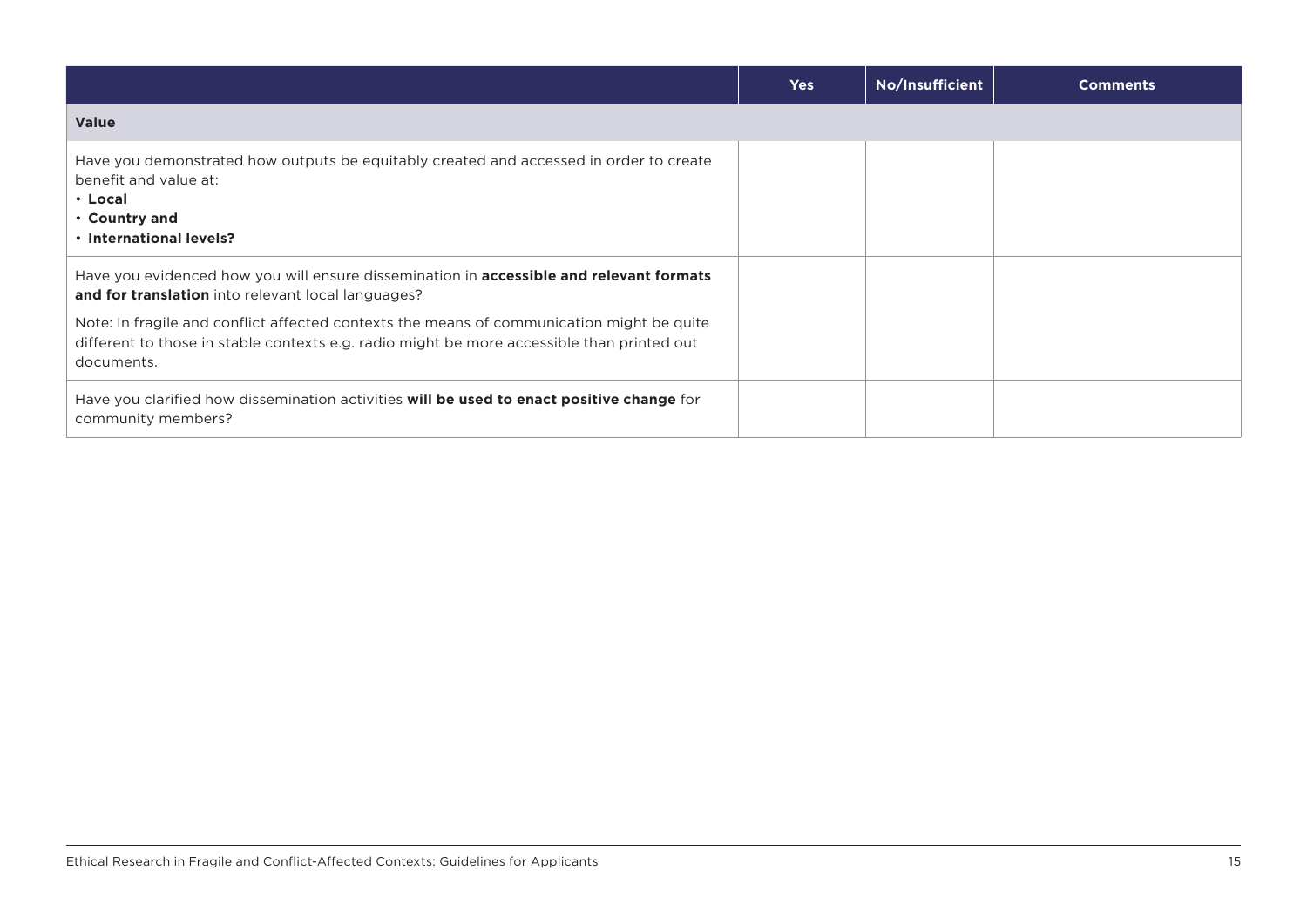#### **Criteria 6:** Research plan demonstrates systematic consideration of ethics during monitoring and evaluation of the research

|                                                                                                                                                                                                                                                        | <b>Yes</b> | No/Insufficient |  |  |  |
|--------------------------------------------------------------------------------------------------------------------------------------------------------------------------------------------------------------------------------------------------------|------------|-----------------|--|--|--|
| Monitoring mechanisms and adaptation provision                                                                                                                                                                                                         |            |                 |  |  |  |
| Does your proposal make provision for ongoing risk/harm assessment and potential mitigation in relation<br>to potential impact of the research in terms of do no harm and respect of stakeholders?                                                     |            |                 |  |  |  |
| Does your proposal carefully consider <b>situational flux</b> (safety of researchers, change in government that<br>changes programmes/access things that affect nature of research itself?)?                                                           |            |                 |  |  |  |
| Note: This situational flux is often inherent to the situation under study and can be difficult to appraise.<br>It can be partly managed by tasking an experienced and capable team.                                                                   |            |                 |  |  |  |
| Does your proposal make provision for the need to modify design/methodologies in volatile contexts,<br>for example, the need to go back to the ethical review board?                                                                                   |            |                 |  |  |  |
| Are there clear points of referral for safeguarding issues or other ethical breaches that may occur during<br>the research?                                                                                                                            |            |                 |  |  |  |
| Have you made provision for <b>assessing unintentional impact/consequences</b> ? For example, where research<br>may be exacerbating community tensions?                                                                                                |            |                 |  |  |  |
| In view of the significant and differing costs to research in fragile and conflict affected settings, have you<br>made plans for <b>meaningful post- research evaluation</b> to evaluate how ethics were addressed and to evaluate<br>research impact? |            |                 |  |  |  |
| Have you planned to incorporate feedback loops to update participants and their communities on progress<br>and to cross check research outputs and outcomes?                                                                                           |            |                 |  |  |  |